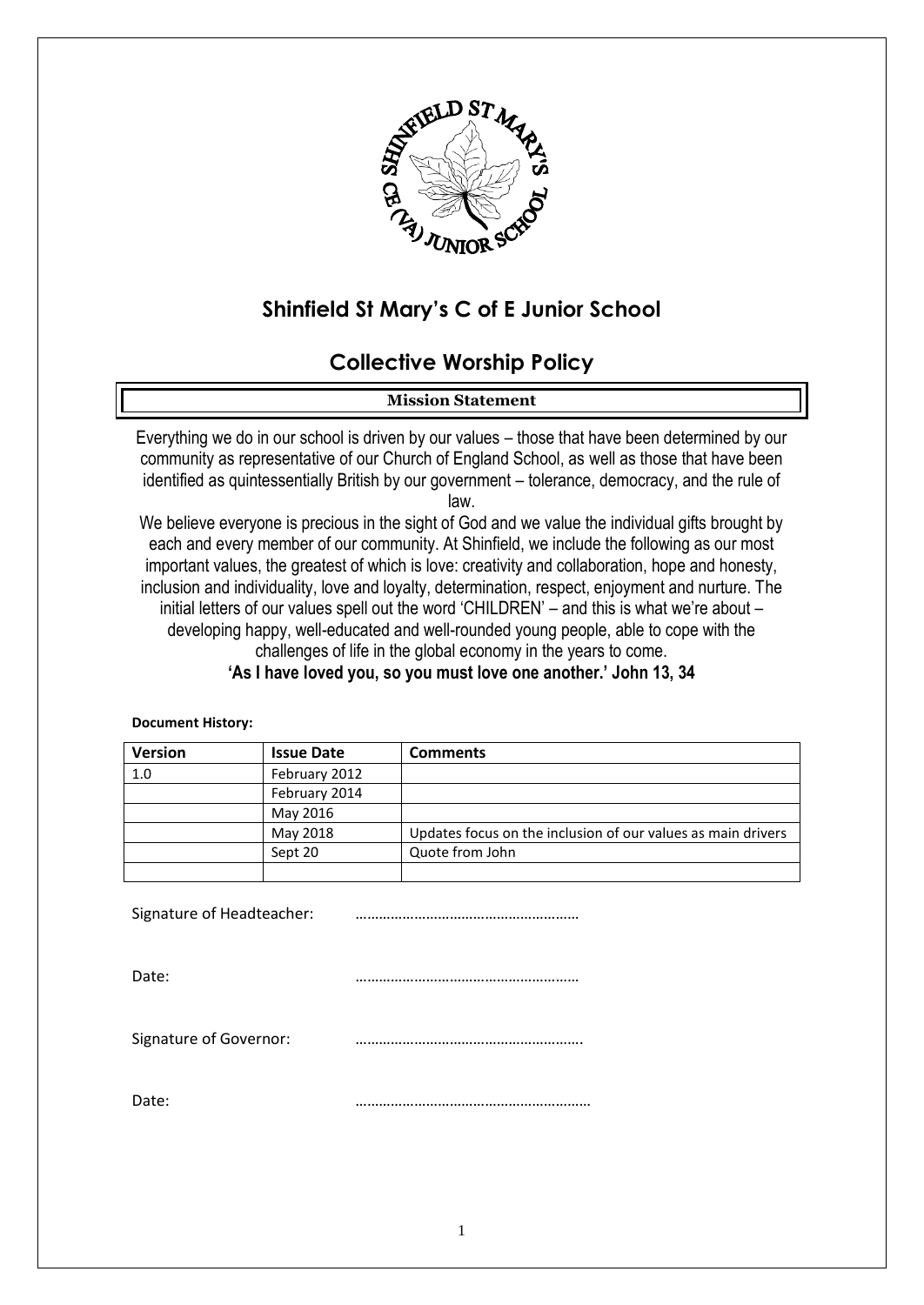This Policy is carried out within the context and spirit of the school's Mission Statement and values. It supports and reinforces the aims of our School, valuing all children equally and the individual gifts they and all other members of our community bring to school life at Shinfield St Mary's.

The ethos of the school, encompassing all that we stand for, is reflected in and expressed through Collective Worship; it derives from the Christian tradition and seeks to activate our beliefs and values which are clearly set out in the School Prospectus.

Collective Worship, within a Christian context, plays an important part in the life of our school. It is an oasis in the school day when children meet together with members of staff in a calm and peaceful atmosphere and where all present are given the opportunity to reflect and participate. It is regarded as 'quality' time and represents something special or separate from ordinary school routine.

### **Aims and purpose**

The aims and purpose of collective worship are:

- to provide an opportunity for the children to worship God;
- to enable children to consider spiritual and moral issues;
	- to enable children to explore their own beliefs;
		- to encourage participation and response;
	- to develop in children a sense of community spirit;
- to promote a common ethos with shared values and to reinforce positive attitudes;
	- to explore, through experience, models of worship

## **Collective worship**

We understand worship to be a special act or occasion whose purpose is to show reverence to God. Collective worship involves all members of the school coming together and participating in an assembly. We expect everyone to take an active part in the assembly. We explain to children of all faiths and of no faith that to say 'amen' at the end of a prayer or reflection is to agree with the sentiments that have been expressed in the prayer or reflection.

In line with the 1988 Education Reform Act, which states that collective worship should be 'wholly or mainly of a broadly Christian character', we normally base our assemblies on the teachings of Christ and traditions of the Church of England. However, we conduct our assemblies in a manner that is sensitive to the individual faith and beliefs of all members of the school.

While the majority of acts of worship in our school are Christian, we also hold assemblies that reflect other religious traditions that are represented in the school and the wider community.

## **Organisation of collective worship**

We hold a daily act of collective worship in our school. This forms part of each assembly, which is normally a whole-school assembly, although occasionally we may hold separate Lower Junior and Upper Junior assemblies.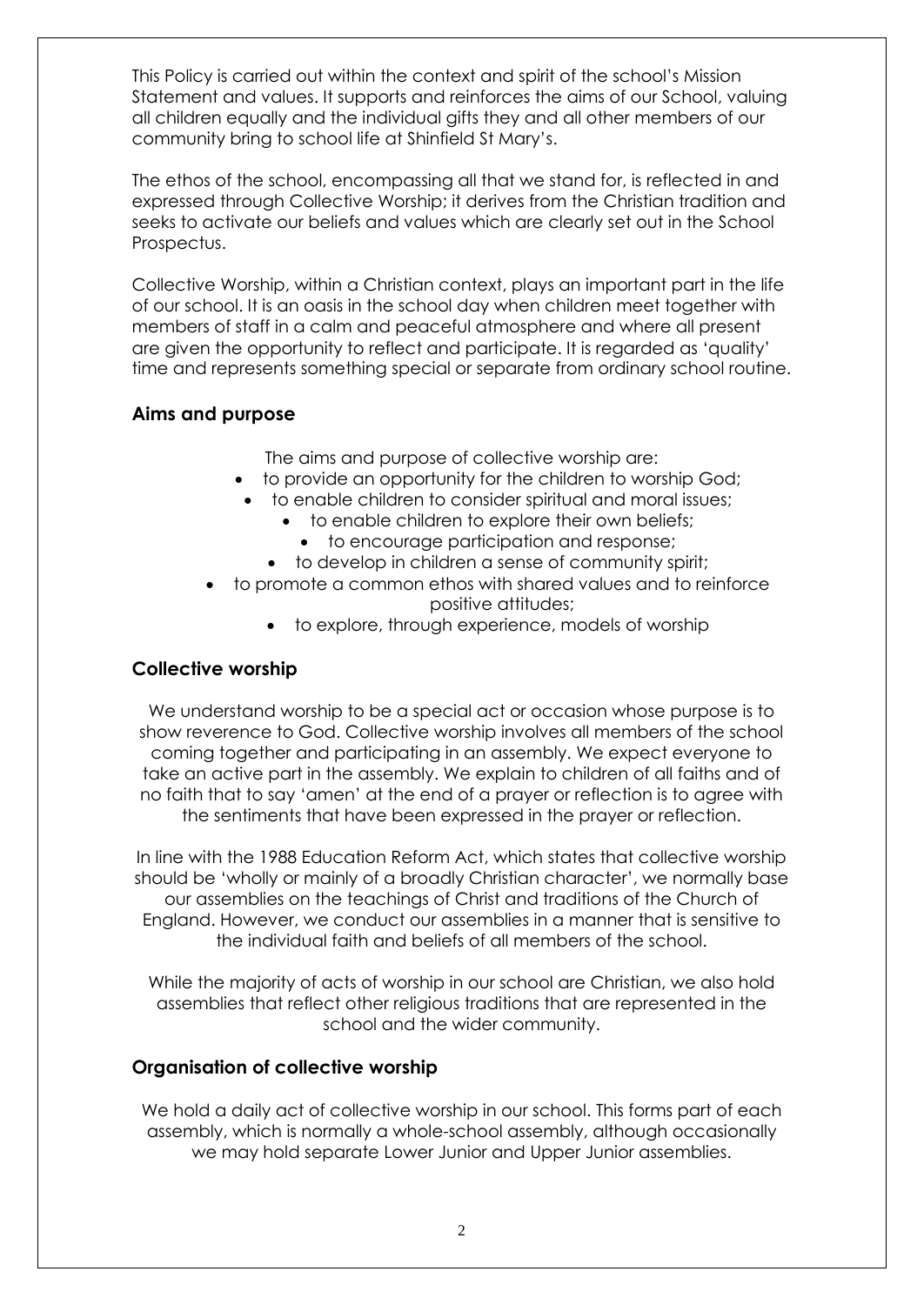During times of infection related to the covid19 pandemic, Year Group assemblies will be held once a week for each year group, and Class Collective Worship will take place on the other three days.

We conduct assemblies in a dignified and respectful way. We tell children that assembly time is a period of calm reflection. We regard it as a special time and expect children to behave in an appropriate way. We ask them to be quiet and thoughtful and to listen carefully to the teachings and participate fully in prayer and hymns. We create an appropriate atmosphere by using music and sometimes candles or other objects that act as a focal point for the attention of the children. In every whole school or year group assembly, we light a candle to represent Christ as the light of the world, and specifically as a life well-lived. We relate this also to examples of role models in the children's own lives, also.

The headteacher or other members of staff normally conduct the assemblies. Local clergy regularly lead a Collective Worship. Other representatives of local religious groups may lead them instead.

We take the themes of our assemblies from the traditions of the Christian faith and we often reflect the festivals and events of the Christian calendar. Sometimes the themes of our assemblies reflect and build on topics that we teach as part of the school curriculum. Our shared values are always identified and addressed at this time. We plan our assemblies as part of a series of themes in advance of the day they take place.

Our assemblies reflect the achievements and learning of the children. We encourage the children to participate in assemblies by showing their work to the other children and raising issues that they have discussed in their classes. Assemblies offer an opportunity to acknowledge and reward children for their achievements both in and out of schools. They play an important part in promoting the main drivers of the school, which are our specified values:

> Creativity and Collaboration Honesty and Hope Inclusion and Individuality Loyalty and Love **Determination** Respect Enjoyment Nurture

We invite parents to important assemblies; especially class assemblies once a term, as this promotes the community spirit of the school and is a practical demonstration of the way the home and the school work together to support the achievements of our children. During the time of infection, such as the covid19 pandemic, assemblies will be mentioned in the newsletter, as parents cannot be invited into school.

We welcome governors' attendance at our assemblies at any time.

#### **Right of withdrawal**

We expect all children to attend assembly. However, any parent can request permission for their child to be excused from attending religious worship and the school will, wherever possible, make alternative arrangements for the supervision of the child during the period concerned. Parents do not have to